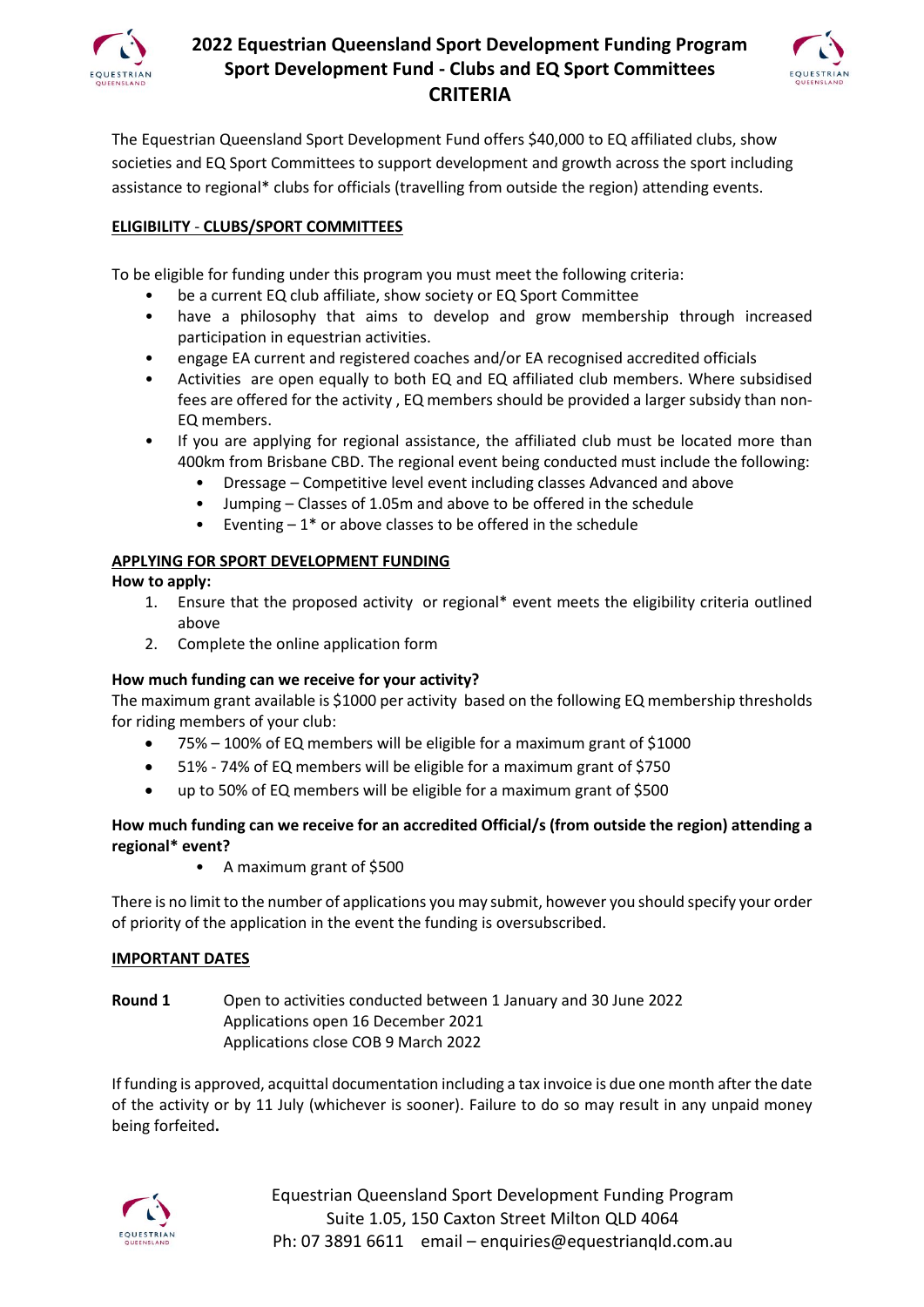

# **2022 Equestrian Queensland Sport Development Funding Program Sport Development Fund - Clubs and EQ Sport Committees CRITERIA**



### **Round 2** Open to activities conducted between 1 July and 7 December 2022 Applications open 1 June 2022 Application close COB 12 July 2022

If funding is approved, acquittal documentation including a tax invoice is due one month after the date of the activity or by 7 December (whichever is sooner). Failure to do so may result in any unpaid money being forfeited**.**

Any funding left over from Round 1 will be added to the Round 2 funding pool.

Please note that late applications may be accepted providing there is sufficient funds remaining, priority will be given to those received before the closing date for each round.

#### **HOW IS OUR APPLICATION ASSESSED?**

All applicants will be notified in writing about the outcome of their application, to be eligible for consideration your club or Sport Committee must meet all the criteria.

Equestrian Queensland reserves the right to determine priorities for the allocation of funding, taking account of; the quality of the information provided, the total funds available in the program and the proactive nature of your club towards the participation and development of equestrian activities.

Equestrian Queensland reserves the right to review final allocation of funding following receipt of final documentation where the information supplied differs greatly to the original application or where the terms and conditions of funding have not been met.

#### **WHAT IS REQUIRED ONCE FUNDING HAS BEEN APPROVED?**

Applicants must ensure that all sections of the online application are completed. EQ will contact you if further information is required to assess your application.

If your application for funding is approved, you are eligible to receive up 100% of the approved amount after the date of the activity , upon the receipt of:

- an invoice addressed to Equestrian Queensland (to include club ABN, payment details, date of clinic and name of EA accredited coach/official)
- completed attendees list (listing participants' full names and EQ membership status)
- final budget showing both the income and expense lines
- copy of acknowledgement of EQ funding (see below)

#### **ACKNOWLEDGEMENT**

EQ will provide an advertisement for inclusion in the club newsletter, website and social media.

All material such as flyers, posters, social media posts promoting the clinic or workshop is required to include the following acknowledgement:

"This activity is partially funded through the Equestrian Queensland Sport Development Program for 2022."



Equestrian Queensland Sport Development Funding Program Suite 1.05, 150 Caxton Street Milton QLD 4064 Ph: 07 3891 6611 email – enquiries@equestrianqld.com.au